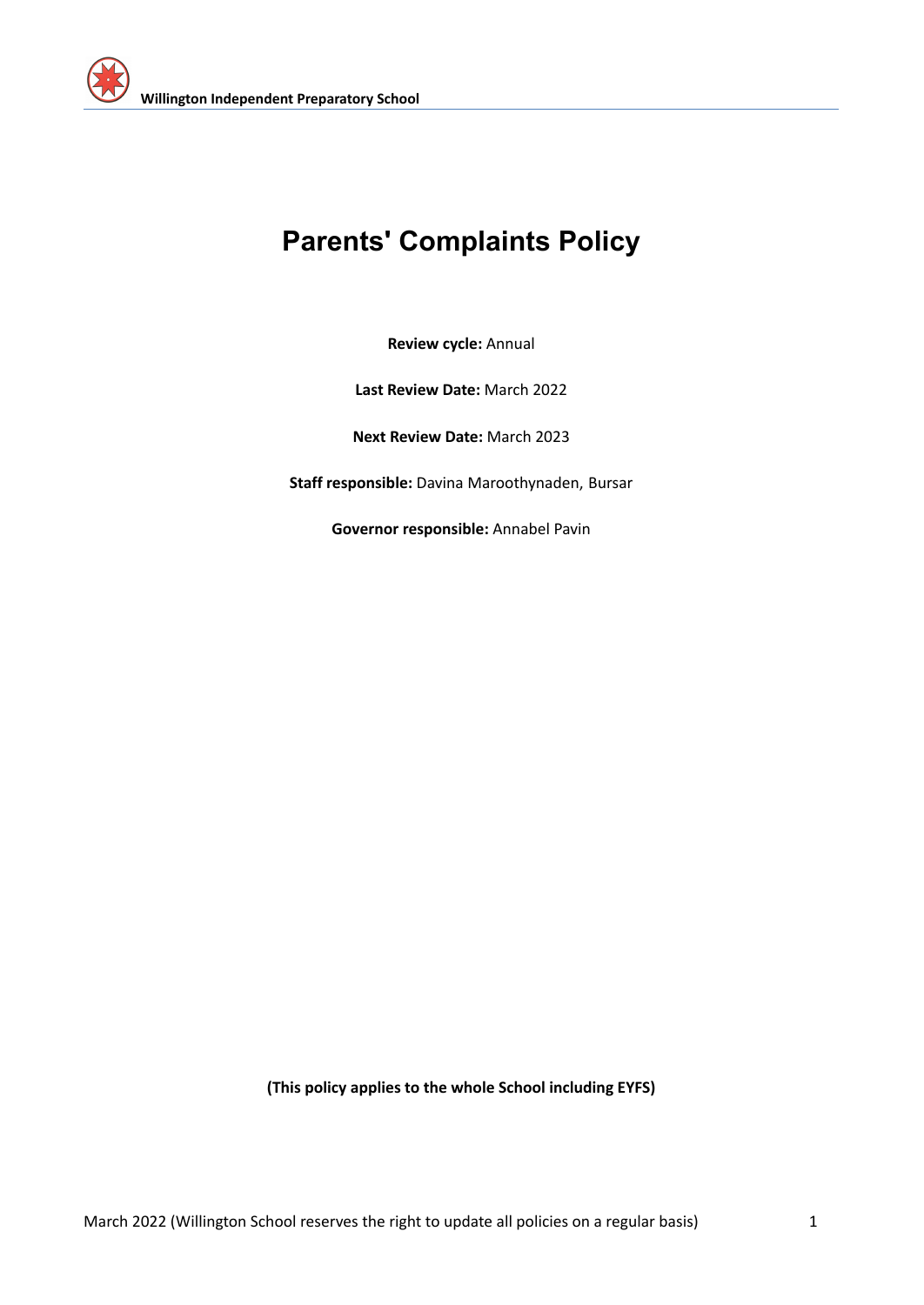

# **Complaint's Policy**

# **Who can make a complaint?**

This complaints procedure is mainly aimed at parents or carers of children who are registered at the school, but it is not limited to them.

Any member of the public may make a complaint to Willington School about any provision of facilities or services that the school provides.

# **The difference between a concern and a complaint**

A concern may be defined as 'an expression of worry or doubt over an issue considered to be important for which reassurances are sought'.

A complaint may be defined as 'an expression of dissatisfaction, however made, about actions taken or a lack of action'.

It is in everyone's interest that concerns and complaints are resolved at the earliest opportunity. Many issues can be resolved informally, without the need to use the formal stages of the complaints procedure. Willington School takes concerns seriously and will make every effort to resolve the matter as quickly as possible.

If you have difficulty discussing a concern with a particular member of staff, please contact a member of the Senior leadership Team who will refer you to another staff member. Similarly, if the member of staff directly involved feels unable to deal with a concern, with the approval of the Headmaster, will refer you to another staff member. The member of staff may be more senior, but that does not have to be the case. The ability to consider the concern objectively and impartially is more important.

We understand, however, that there are occasions when people would like to raise their concerns formally. In this case, Willington School will attempt to resolve the issue internally, through the stages outlined within this complaints procedure.

# **How to raise a concern or make a complaint**

A concern or complaint can be made in person, in writing or by telephone.

You should raise any concerns with either the class teacher or a member of the Senior Leadership Team. If the issue remains unresolved, the next step is to make a formal complaint.

Complainants should not approach individual governors to raise concerns or complaints. They have no power to act on an individual basis, and it may also prevent them from considering complaints at stage two of the procedure.

Complaints against school staff (except the Headmaster) should be made in the first instance, to the Headmaster via headmaster@willingtonschool.co.uk**.** Please mark them as 'private and confidential'.

Complaints that involve or are about the Headmaster should be addressed to the Chair of Governors, via the Clerk to the Governors on bursar@willingtonschool.co.uk. Please mark them as 'private and confidential'.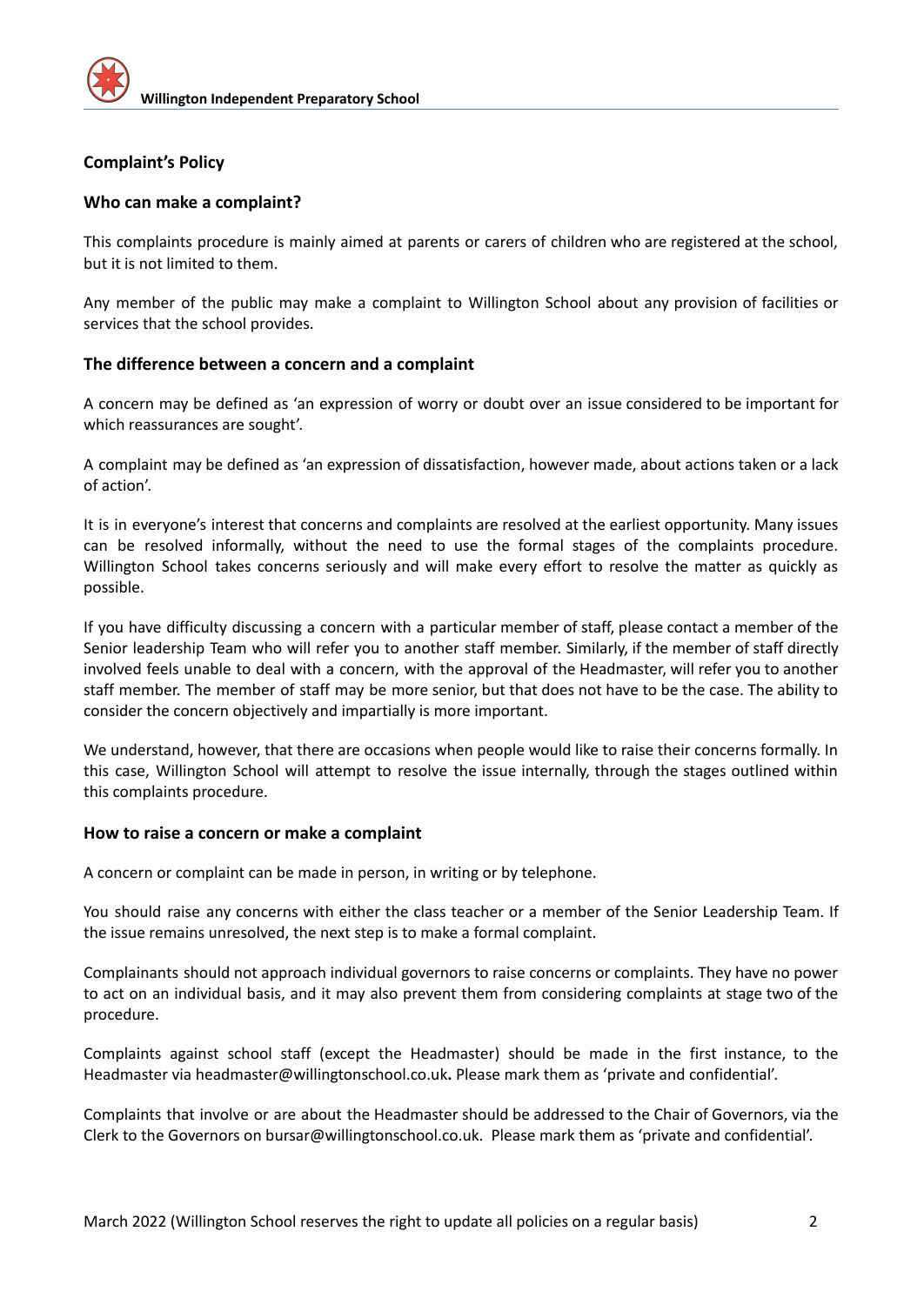

Complaints about the Chair of Governors, any individual governor or the whole governing body should be addressed to the clerk to the governing body via bursar@willingtonschool.co.uk. Please mark them as 'private and confidential'.

For ease of use, a template complaint form is at the end of this procedure. If you require help in completing the form, please contact the school office.

In accordance with equality law, we will consider making reasonable adjustments if required to enable complainants to access and complete this complaints procedure. For instance, providing information in alternative formats, assisting complainants in raising a formal complaint or holding meetings in accessible locations.

## **Anonymous complaints**

The school will not normally investigate anonymous complaints. However, the Headmaster or Chair of governors, if appropriate, will determine whether the complaint warrants an investigation.

## **Complaint campaigns**

If we receive what we consider to be a large volume of complaints, all based on the same subject and possibly from complainants not connected to the school, then we will treat these complaints as being part of a campaign and respond in one of the following two ways, depending on the nature and scale of the complaint:

- 1. Send the same response to all complainants
- 2. Publish a single response on the school's website.

#### **Timescales**

Complainants must raise the complaint within three months of the incident, or where a series of associated incidents occur, within three months of the last of these incidents. We will consider complaints made outside of this time frame if exceptional circumstances apply.

# **Complaints received outside of term time**

We will consider complaints made outside of term time to have been received on the first school day after the holiday period.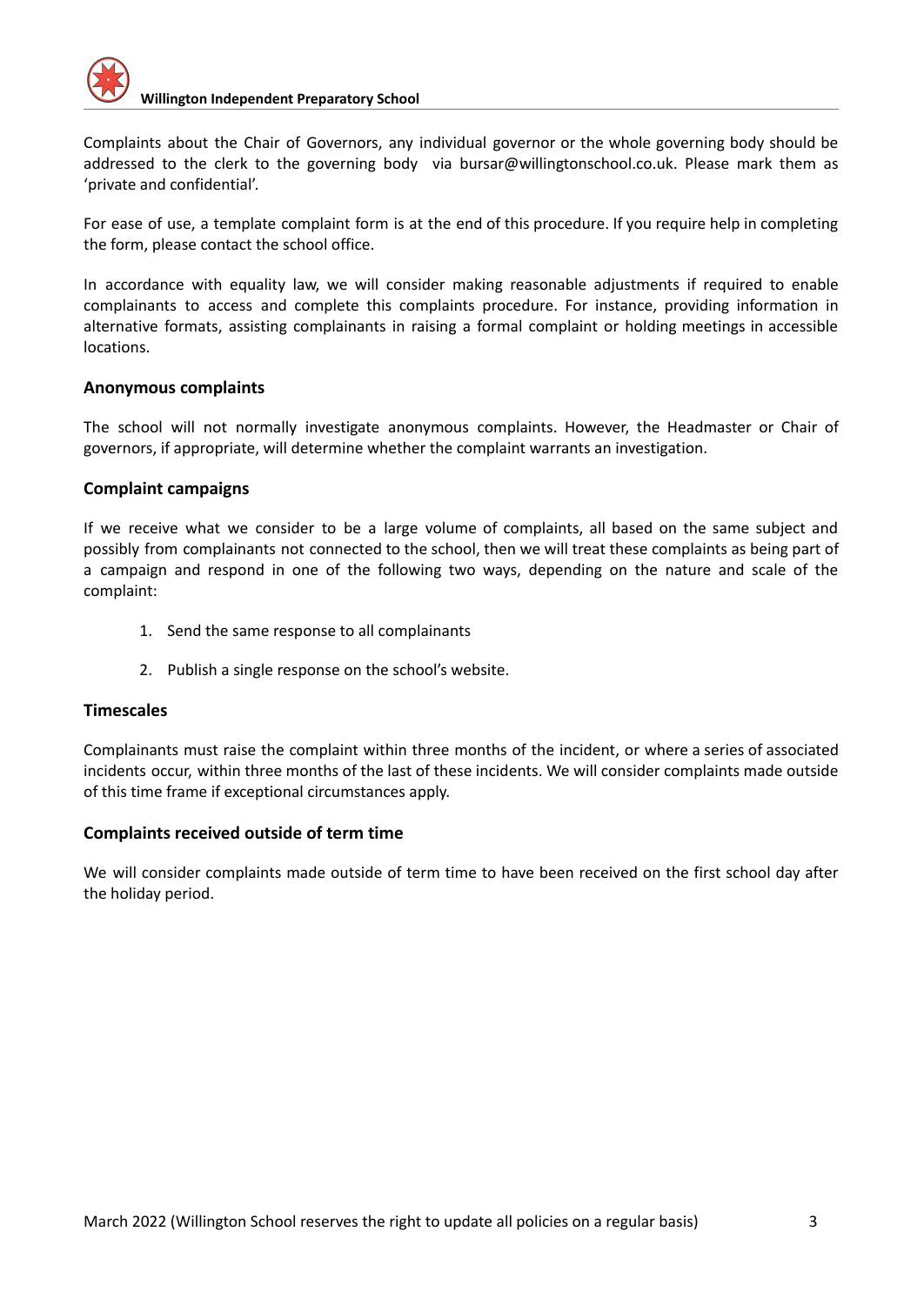

# **Scope of this complaints procedure**

This procedure covers all complaints about any provision of facilities or services by Willington School, other than complaints that are dealt with under other statutory procedures, including those listed below.

| <b>Exceptions</b>                                                       | Who to contact                                                                                                                                                                                                                                                                                                                                                                                                                                                                                                                                                                                                                                           |
|-------------------------------------------------------------------------|----------------------------------------------------------------------------------------------------------------------------------------------------------------------------------------------------------------------------------------------------------------------------------------------------------------------------------------------------------------------------------------------------------------------------------------------------------------------------------------------------------------------------------------------------------------------------------------------------------------------------------------------------------|
| Matters that are likely to require a child<br>protection investigation. | Complaints about child protection matters are<br>handled under our Safequarding and Child<br>Protection Policy and in accordance with<br>relevant statutory guidance.<br>If you have serious concerns, you may wish to<br>contact the local authority designated officer<br>(LADO) who has local responsibility for<br>safeguarding or the Multi-Agency<br>Safeguarding Hub (MASH).<br>The Local Authority Designated Officer (LADO)<br>is: Mr John Shelley<br>Contact details: John.Shelley@merton.gov.uk,<br>Tel: 020 8545 3187<br>The Local Authority Multi Agency Safeguarding<br>Hub:<br>Contact details: mash@merton.gov.uk,<br>Tel: 0208 545 4226 |
| Whistleblowing.                                                         | We have an internal whistleblowing procedure<br>for all our employees, including temporary<br>staff and contractors.<br>Volunteer staff who have concerns about our<br>school should complain through the school's<br>complaints procedure.                                                                                                                                                                                                                                                                                                                                                                                                              |
| Staff members' grievances.                                              | Complaints from staff will be dealt with under<br>the school's internal grievance procedures.                                                                                                                                                                                                                                                                                                                                                                                                                                                                                                                                                            |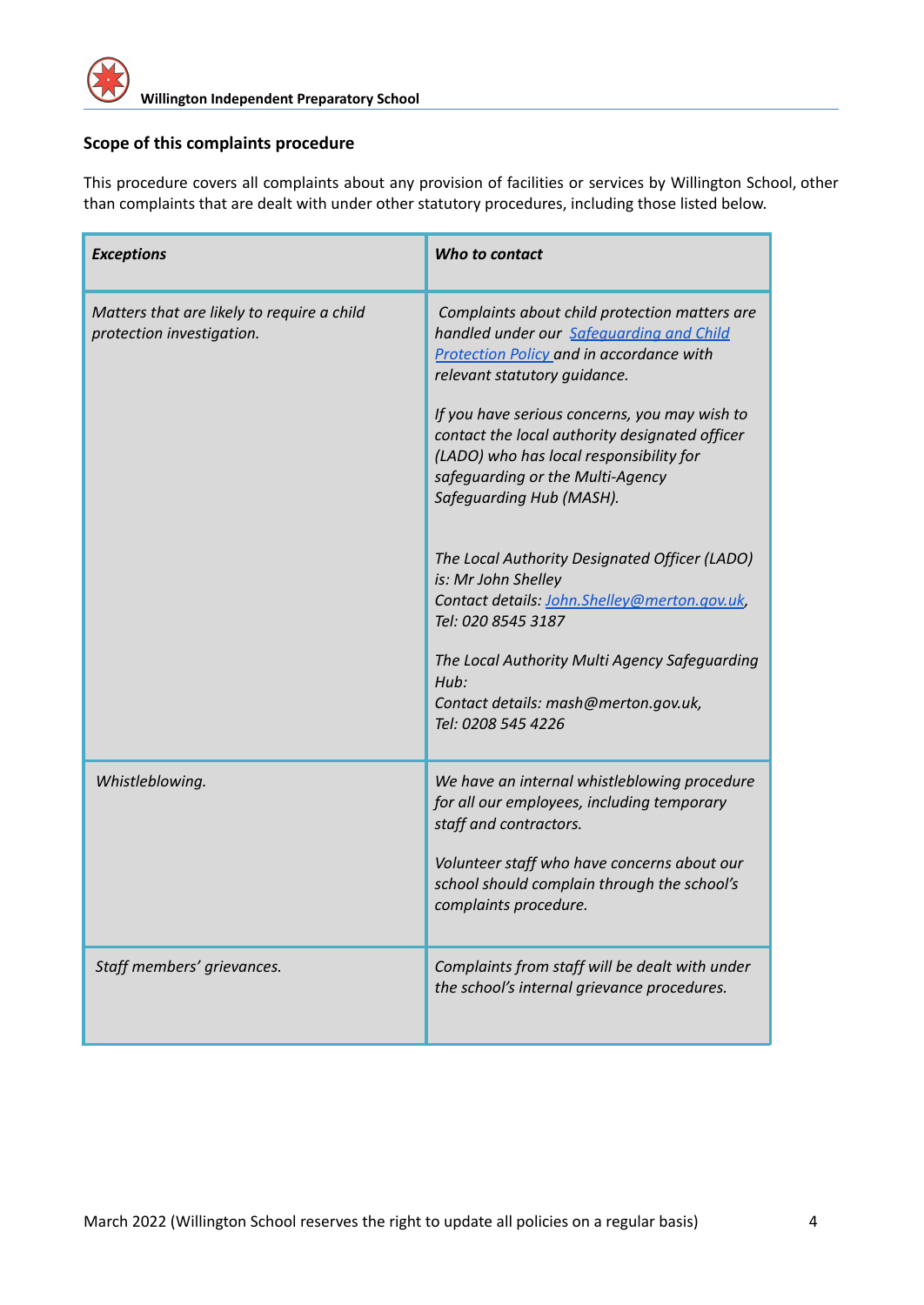**Willington Independent Preparatory School**

| Staff members' conduct.                                                                      | Complaints about staff will be dealt with under<br>the school's internal disciplinary procedures if<br>appropriate.<br>Complainants will not be informed of any<br>disciplinary action taken against a staff<br>member as a result of a complaint. However,<br>the complainant will be notified that the<br>matter is being addressed. |
|----------------------------------------------------------------------------------------------|----------------------------------------------------------------------------------------------------------------------------------------------------------------------------------------------------------------------------------------------------------------------------------------------------------------------------------------|
| Complaints about services provided by others<br>who use the school's premises or facilities. | Providers should have their own complaints<br>procedure to deal with complaints about<br>service. Please contact them directly.                                                                                                                                                                                                        |

If other bodies are investigating aspects of the complaint, for example, the police, local authority (LA) safeguarding teams or tribunals, this may impact on our ability to adhere to the timescales in this procedure or result in the procedure being suspended until those public bodies have completed their investigations.

If a complainant commences legal action against Willington School in relation to their complaint, we will consider whether to suspend the complaints procedure in relation to their complaint until those legal proceedings have concluded.

# **Resolving complaints**

At each stage in the procedure, Willington School wants to resolve the complaint. If appropriate, we will acknowledge that the complaint is upheld in whole or part.

In addition, we may offer one or more of the following:

- An explanation An admission that the situation could have been handled differently or better
- An assurance that we will try to ensure the event complained of will not recur
- An explanation of the steps that have been or will be taken to help ensure it will not happen again and an indication of the timescales in which any changes will be made
- An undertaking to review the school's policies in light of the complaint
- An apology

# **Withdrawal of a complaint**

If a complainant wants to withdraw their complaint, we will ask them to confirm this in writing.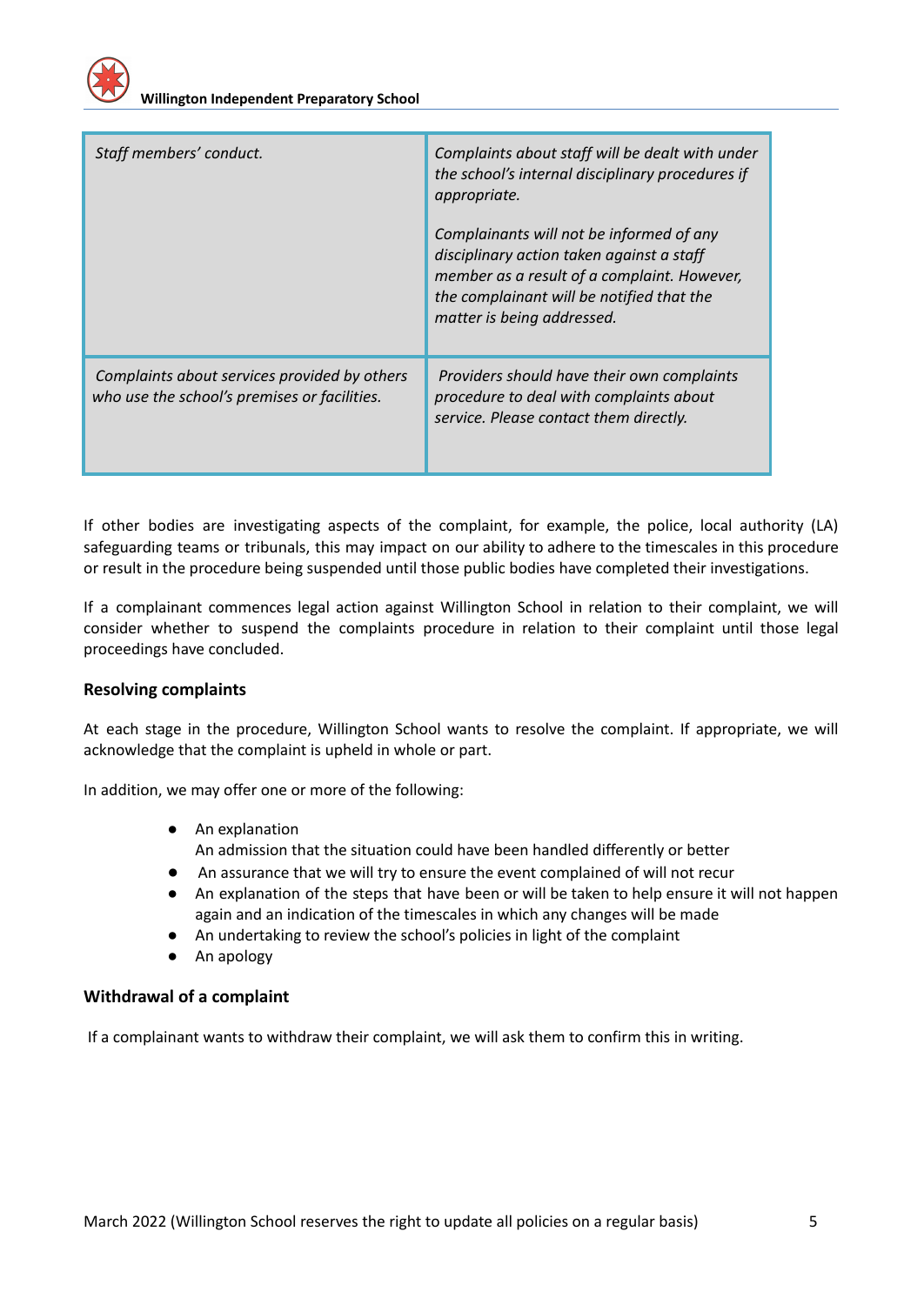# **The Formal Complaints Procedure**

## Stage One - Formal Resolution

Formal complaints must be made to the Headmaster (unless they are about the Headmaster), via headmaster@willingtonschool.co.uk. This may be done in person, in writing (preferably on the complaint form) or by telephone. The Headmaster will record the date the complaint is received and will acknowledge receipt of the complaint in writing (either by letter or email) within **five school days**. Within this response, the Headmaster will seek to clarify the nature of the complaint, ask what remains unresolved and what outcome the complainant would like to see. The Headmaster can consider whether a face-to-face meeting is the most appropriate way of doing this.

Note: The Headmaster may delegate the investigation to another member of the school's senior leadership team, but not the decision to be taken.

During the investigation, the investigator will do the following:

- If necessary, interview those involved in the matter or those complained of, allowing them to be accompanied if they wish
- Keep a written record of any meetings/interviews in relation to their investigation.

At the conclusion of their investigation, the Headmaster will provide a formal written response within **ten school days** of the date of receipt of the complaint. If the Headmaster is unable to meet this deadline, they will provide the complainant with an update and a revised response date.

The response will detail any actions taken to investigate the complaint and provide a full explanation of the decision made and the reason(s) for it. Where appropriate, it will include details of actions Willington School will take to resolve the complaint.

The Headmaster will advise the complainant of how to escalate their complaint should they remain dissatisfied with the outcome of stage one. If the complaint is about the Headmaster or a member of the governing body (including the chair or vice-chair), the Bursar will be appointed to complete all the actions at stage one.

Complaints about the Headmaster or member of the governing body must be made to the Clerk to the Governors, via bursar@willingtonschool.co.uk.

If the complaint is jointly about the chair and vice-chair, or the entire governing body, or the majority of the governing body, stage one will be considered by an independent investigator appointed by the governing body. At the conclusion of its investigation, the independent investigator will provide a formal written response.

#### Stage Two - Panel Hearing

If the complainant is dissatisfied with the outcome at stage one and wishes to take the matter further, they can escalate the complaint to stage two  $-$  a meeting with members of the governing body's complaints committee, which will be formed of the first three, impartial, governors available. This is the final stage of the complaints procedure.

A request to escalate to stage two must be made to the Clerk to the Governors, via bursar@willingtonschool.co.uk, within **five school days** of receipt of the stage one response. The Clerk to the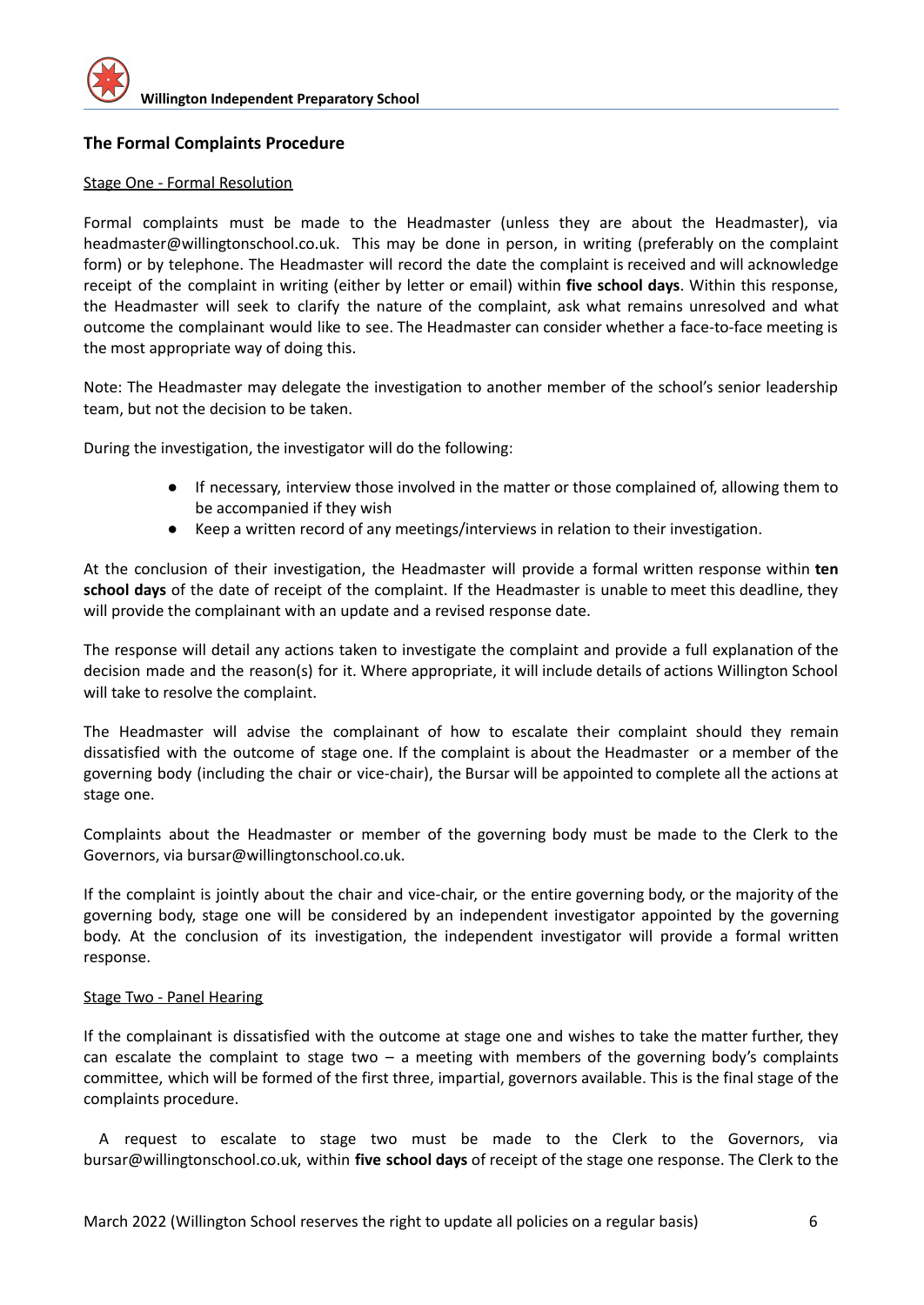Governors will record the date the complaint is received and acknowledge receipt of the complaint in writing (either by letter or email) within **five school days**.

Requests received outside of this time frame will only be considered if exceptional circumstances apply.

The Clerk to the Governors will write to the complainant to inform them of the date of the meeting. They will aim to convene a meeting within **ten school days** of receipt of the stage two request. If this is not possible, the clerk will provide an anticipated date and keep the complainant informed.

If the complainant rejects the offer of three proposed dates without good reason, the Clerk to the Governors will decide when to hold the meeting. It will then proceed in the complainant's absence on the basis of written submissions from both parties.

The complaints committee will consist of at least three governors with no prior involvement or knowledge of the complaint. Prior to the meeting, they will decide among themselves who will act as the chair of the complaints committee.

The committee will decide whether to deal with the complaint by inviting parties to a meeting or through written representations, but in making its decision, it will be sensitive to the complainant's needs. If the complainant is invited to attend the meeting, they may bring someone along to provide support. This can be a relative or friend.

Representatives from the media are not permitted to attend.

At least **ten school days** before the meeting, the clerk will do the following:

- Confirm and notify the complainant of the date, time and venue of the meeting, ensuring that if the complainant is invited, the dates are convenient to all parties and the venue and proceedings are accessible
- Request copies of any further written material to be submitted to the committee at least **seven school days** before the meeting.

Any written material will be circulated to all parties at least **five school days** before the date of the meeting. The committee will not normally accept, as evidence, recordings of conversations that were obtained covertly and without the informed consent of all parties being recorded.

The committee will also not review any new complaints at this stage or consider evidence unrelated to the initial complaint to be included. New complaints must be dealt with from stage one of the procedure.

The meeting will be held in private. Electronic recordings of meetings or conversations are not normally permitted unless a complainant's disability or special needs require it. Prior knowledge and consent of all parties attending must be sought before meetings or conversations take place. Consent will be recorded in any minutes taken.

The committee will consider the complaint and all the evidence presented.

The committee can do the following:

- Uphold the complaint, in whole or part
- Dismiss the complaint, in whole or part.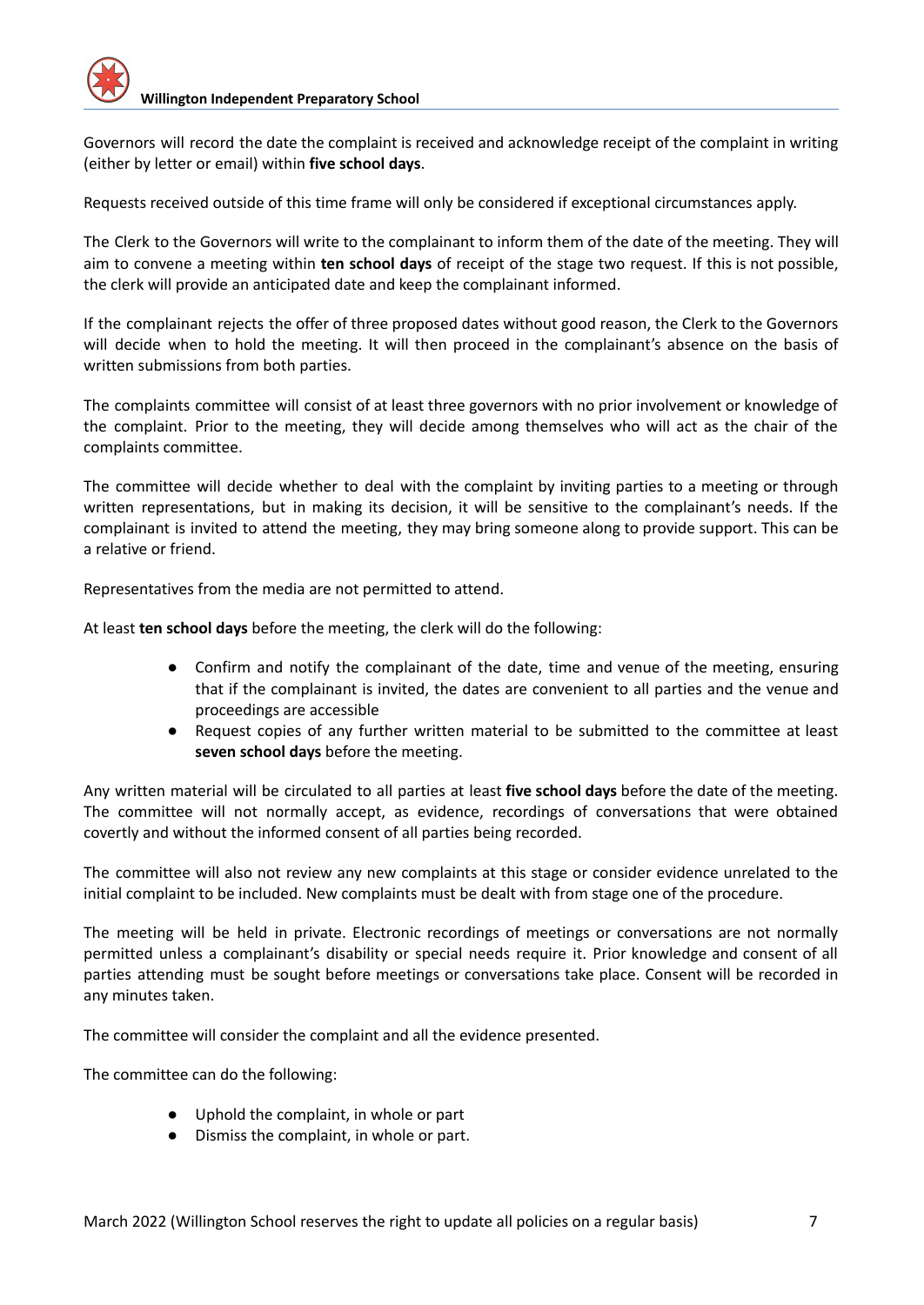If the complaint is upheld, in whole or part, the committee will do the following:

- Decide on the appropriate action to take to resolve the complaint
- Where appropriate, recommend changes to the school's systems or procedures to prevent similar issues in the future.

The chair of the committee will provide the complainant and Willington School with a full explanation of their decision and the reason(s) for it, in writing, within **five school days**. The letter to the complainant will include details of how to contact the DfE if they are dissatisfied with the way their complaint has been handled by Willington School.

If the complaint is jointly about the chair and vice-chair or the entire governing body or the majority of the governing body, stage two will be heard by a committee of independent governors. The response will detail any actions taken to investigate the complaint and provide a full explanation of the decision made and the reason(s) for it. Where appropriate, it will include details of actions Willington School will take to resolve the complaint. The response will also advise the complainant of how to escalate their complaint should they remain dissatisfied.

# **Next steps**

If the complainant believes the school did not handle their complaint in accordance with the published complaints procedure or they acted unlawfully or unreasonably in the exercise of their duties under education law, they can contact the DfE after they have completed stage two.

The DfE will not normally reinvestigate the substance of complaints or overturn any decisions made by Willington School. They will consider whether Willington School has adhered to education legislation and any statutory policies connected with the complaint.

The complainant can refer their complaint to the DfE online at [www.education.gov.uk/contactus](http://www.education.gov.uk/contactus), by calling 0370 000 2288 or by writing to the following address:

Department for Education Piccadilly Gate Store Street Manchester M1 2WD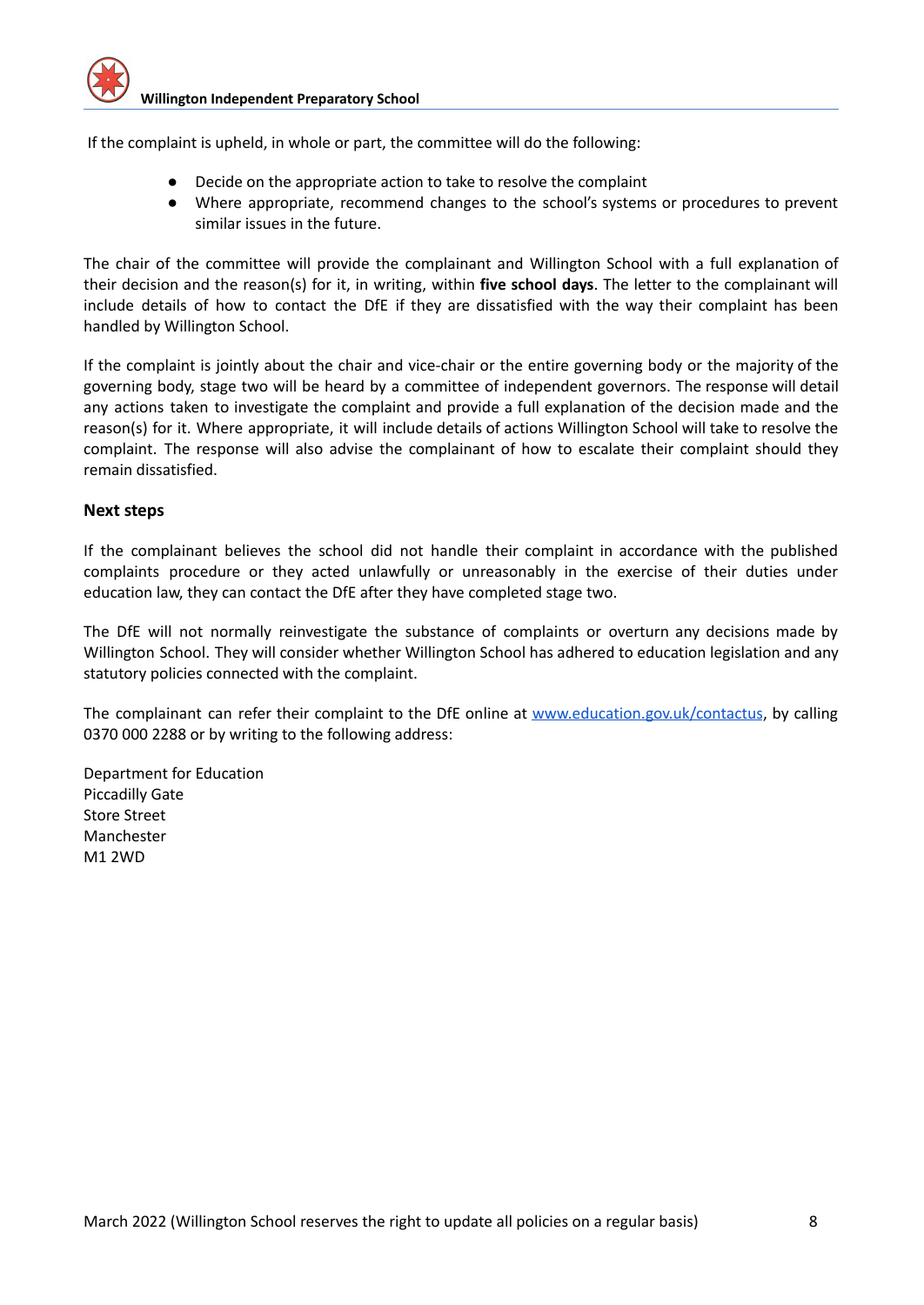

# **Complaint form**

Please complete and return to the Headmaster or Bursar who will acknowledge receipt and explain what action we will take.

| Your name:                                                                                                     |
|----------------------------------------------------------------------------------------------------------------|
| Pupil's name (if relevant):                                                                                    |
| Your relationship to the pupil (if relevant):                                                                  |
| Address:                                                                                                       |
| Daytime telephone number:                                                                                      |
| Evening telephone number:                                                                                      |
| Please give details of your complaint, including whether you have spoken to anybody at the<br>school about it. |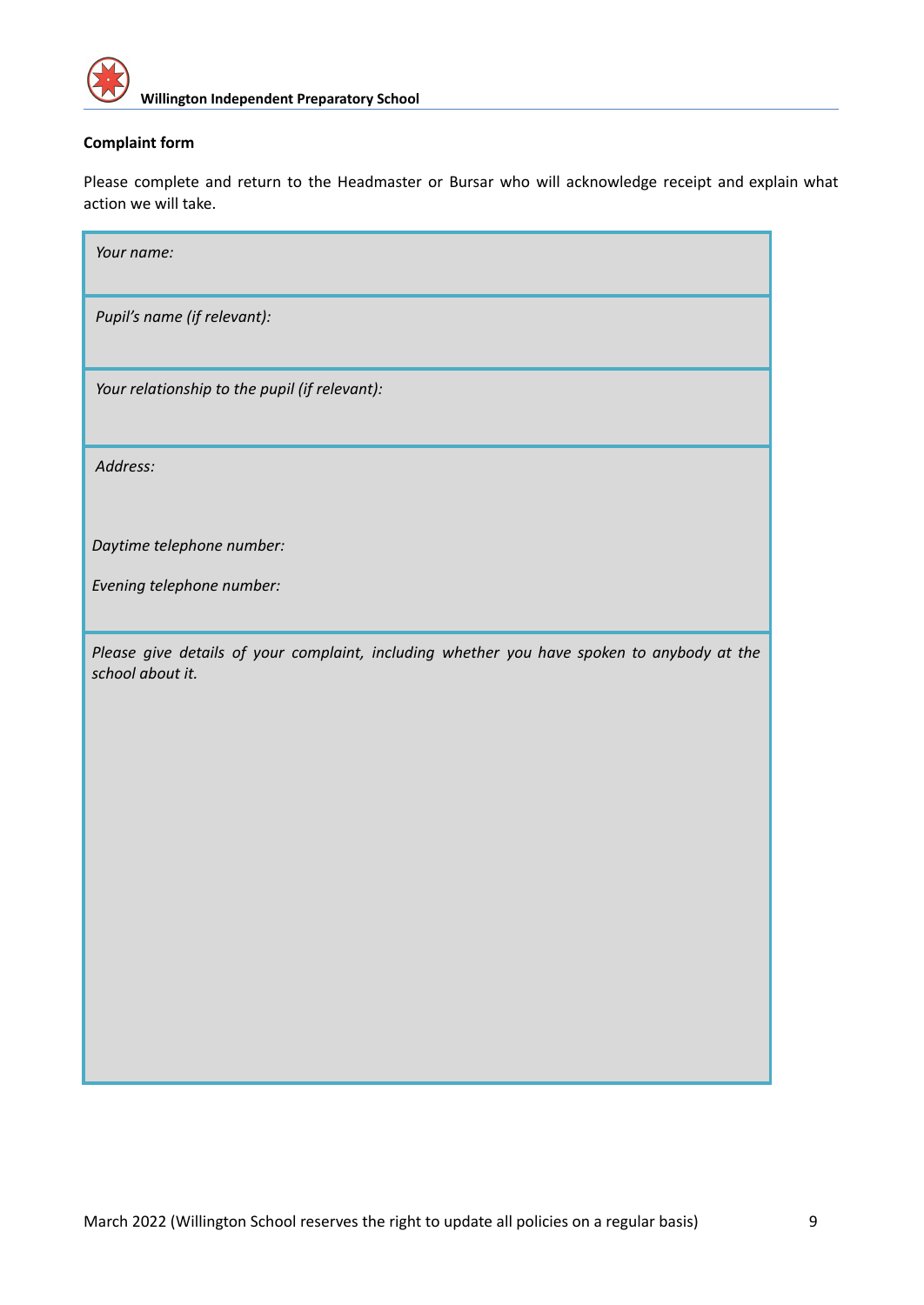

| What actions do you feel might resolve the problem at this stage? |  |
|-------------------------------------------------------------------|--|
|                                                                   |  |
|                                                                   |  |
|                                                                   |  |
|                                                                   |  |
|                                                                   |  |
| Are you attaching any paperwork? If so, please give details.      |  |
|                                                                   |  |
|                                                                   |  |
|                                                                   |  |
| Signature:                                                        |  |
|                                                                   |  |
| Date:                                                             |  |
| <b>Official use</b>                                               |  |
| Date acknowledgement sent:                                        |  |
| By who:                                                           |  |
| Complaint referred to:                                            |  |
| Date:                                                             |  |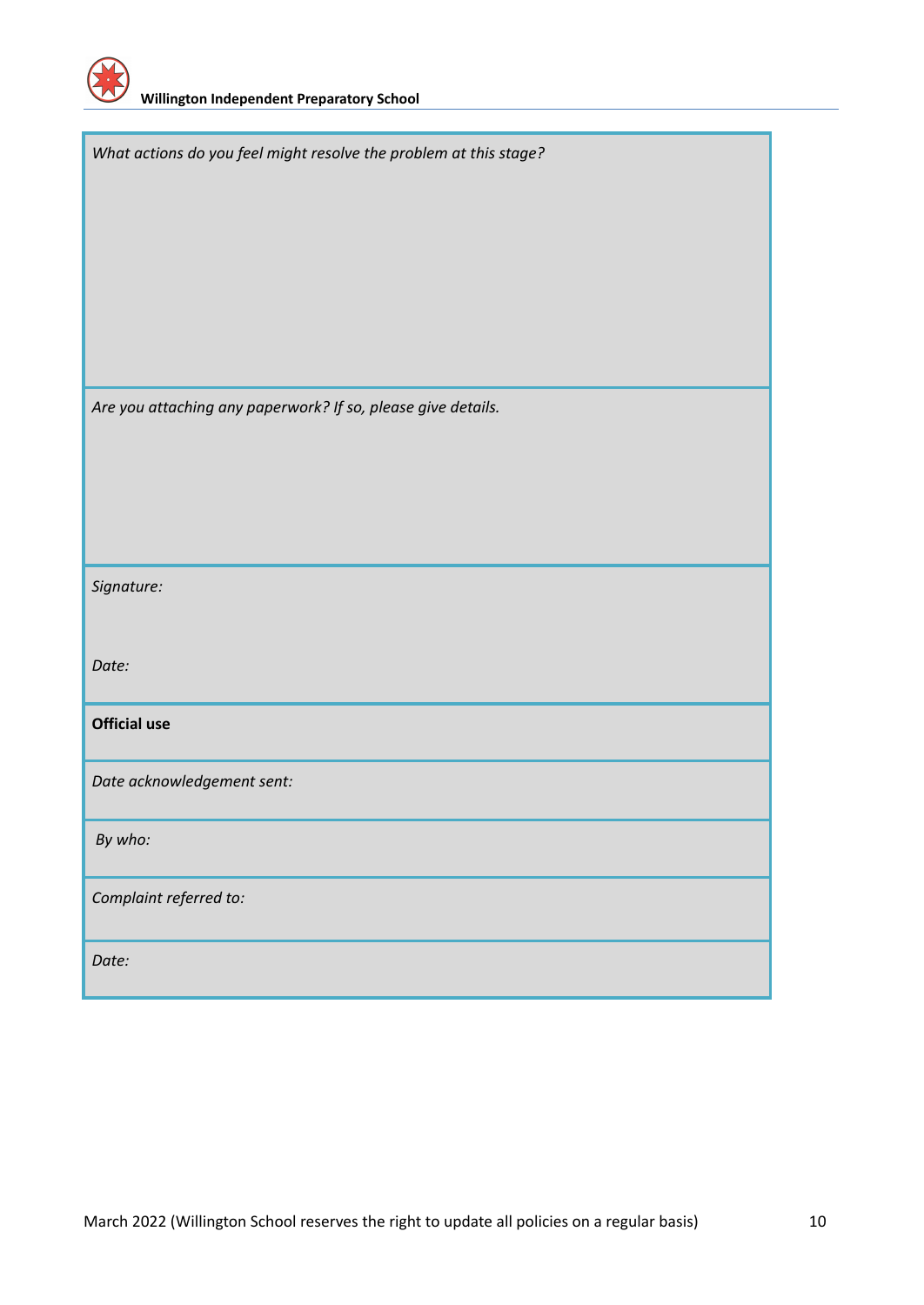

# **Roles and responsibilities**

# Complainant

The complainant will receive a more effective response to the complaint if they do the following:

- Explain the complaint in full as early as possible
- Cooperate with the school in seeking a solution to the complaint
- Respond promptly to requests for information or meetings or in agreeing on the details of the complaint
- Ask for assistance as needed
- Treat all those involved in the complaint with respect
- Refrain from publicising the details of their complaint on social media and respect confidentiality.

## Investigator

The investigator's role is to establish the facts relevant to the complaint by doing the following:

- Providing a comprehensive, open, transparent and fair consideration of the complaint through:
	- Sensitive and thorough interviewing of the complainant to establish what has happened and who has been involved
	- Interviewing staff and children/young people and other people relevant to the complaint
	- Consideration and analysis of records and other relevant information.
- Liaising with the complainant and the complaint's coordinator as appropriate to clarify what the complainant feels would put things right.

The investigator should do the following:

- Conduct interviews with an open mind and be prepared to persist in the questioning
- Keep notes of interviews or arrange for an independent note-taker to record minutes of the meeting
- Ensure that any papers produced during the investigation are kept securely pending any appeal
- Be mindful of the timescales to respond
- Prepare a comprehensive report for the head teacher or complaints committee that sets out the facts, identifies solutions and recommends courses of action to resolve problems.

The Headmaster or complaints committee will then determine whether to uphold or dismiss the complaint and communicate that decision to the complainant, providing the appropriate escalation details.

#### Complaints coordinator

This could be the Headmaster, Bursar or a member of the SLT providing administrative support. The complaints coordinator should do the following:

- Ensure that the complainant is fully updated at each stage of the procedure
- Liaise with staff members, the head teacher, chair of governors, clerk and local authorities (if appropriate) to ensure the smooth running of the complaints procedure
- Be aware of issues regarding the following:
	- Sharing third-party information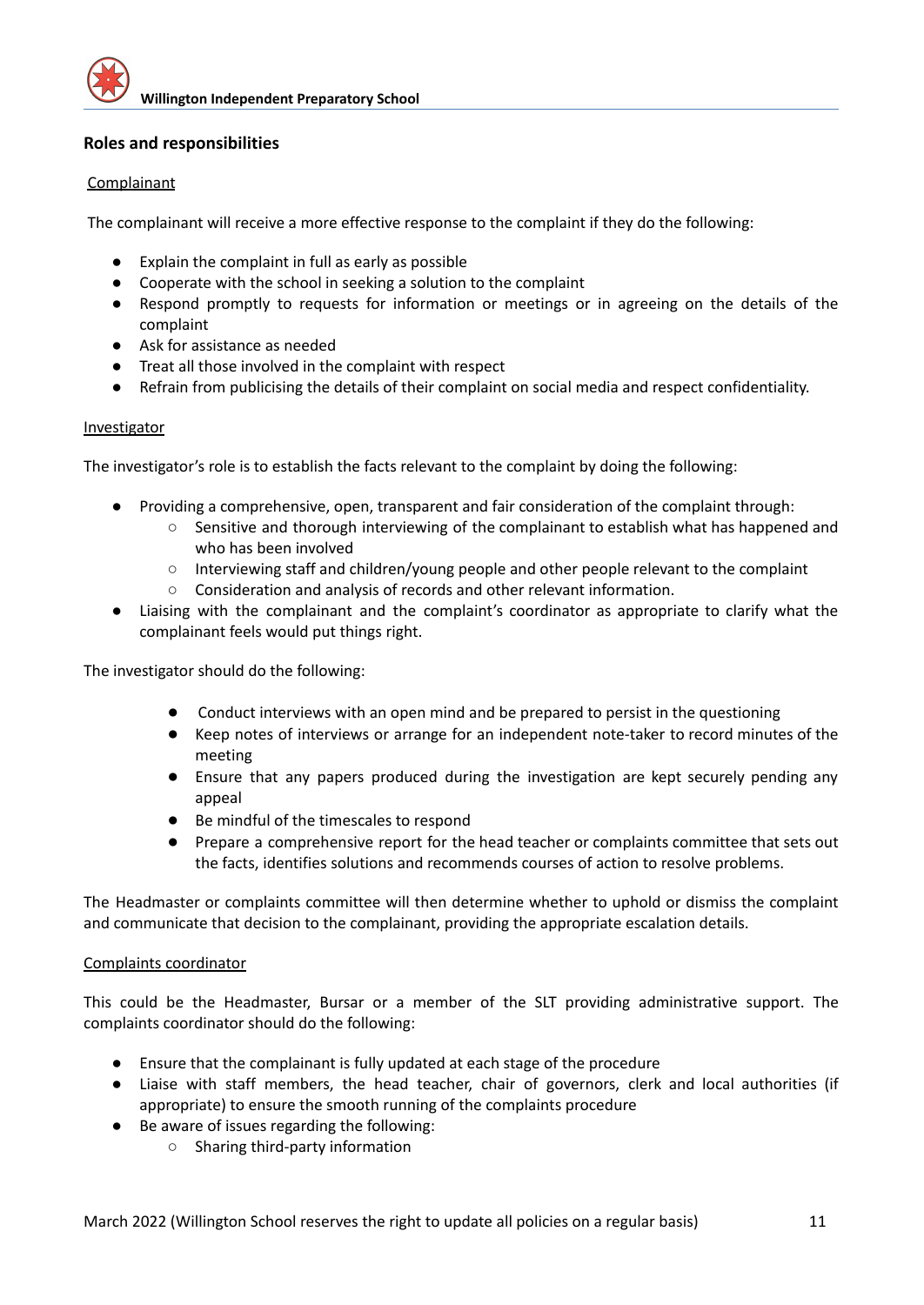

- $\circ$  Additional support this may be needed by complainants when making a complaint, including interpretation support
- Keep records.

# Clerk to the Governors (also the Bursar)

The Clerk to the Governors is the contact point for the complainant and the committee, and they should do the following:

- *● Ensure that all people involved in the complaint procedure are aware of their legal rights and duties, including any under legislation relating to school complaints, education law, the Equality Act 2010, the Freedom of Information Act 2000, the Data Protection Act (DPA) 2018 and the General Data Protection Regulations (GDPR)*
- *● Set the date, time and venue of the meeting, ensuring that the dates are convenient to all parties (if they are invited to attend) and that the venue and proceedings are accessible*
- *● Collate any written material relevant to the complaint (for example, stage one paperwork, school and complainant submissions) and send it to the parties in advance of the meeting within an agreed timescale*
- *● Record the proceedings*
- *● Circulate the minutes of the meeting*
- *● Notify all parties of the committee's decision.*

# Committee chair

The committee's chair, who is nominated in advance of the complaint meeting, should ensure the following:

- That both parties are asked (via the Clerk to the Governors) to provide any additional information relating to the complaint by a specified date in advance of the meeting
- The meeting is conducted in an informal manner, is not adversarial, and that, if all parties are invited to attend, everyone is treated with respect and courtesy
- That complainants, who may not be used to speaking at such a meeting, are put at ease
- The remit of the committee is explained to the complainant
- That the written material is seen by everyone in attendance, provided it does not breach confidentiality or any individual's rights to privacy under the DPA 2018 or GDPR – if a new issue arises, it would be useful to allow everyone to consider and comment on it; this may require a short adjournment of the meeting
- That both the complainant and the school are allowed to make their case and seek clarity, either through written submissions ahead of the meeting or verbally in the meeting itself
- That the issues are addressed
- That key findings of fact are made
- That the committee is open-minded and acts independently
- That no member of the committee has an external interest in the outcome of the proceedings or any involvement in an earlier stage of the procedure
- That the meeting is minuted
- That they liaise with the Clerk to the Governors (and complaints coordinator if the school has one).

# Committee member

Committee members should be aware of the following: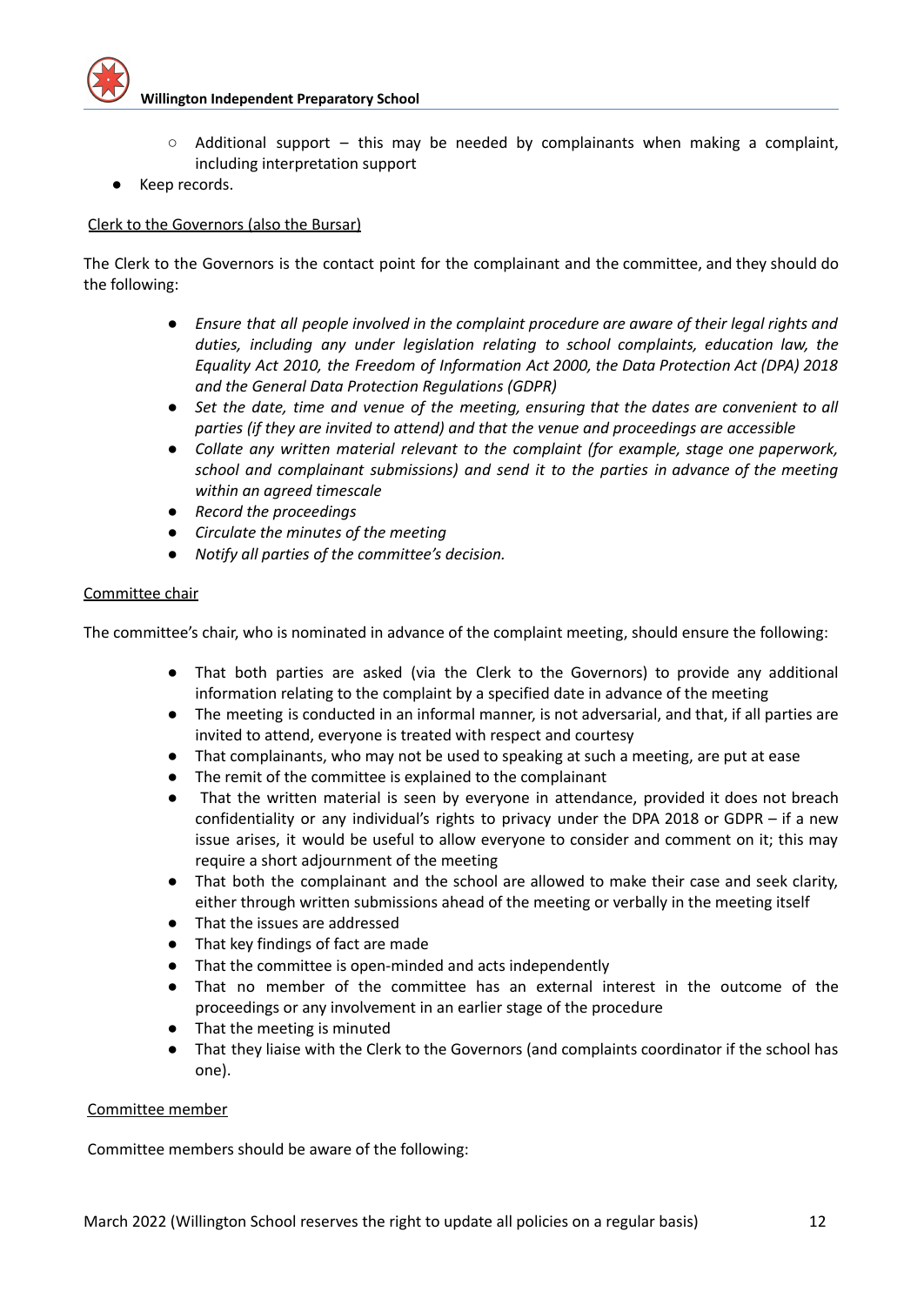

- The meeting must be independent and impartial, and it should be seen to be so. No governor may sit on the committee if they have had prior involvement in the complaint or circumstances surrounding it
- The aim of the meeting should be to resolve the complaint and achieve reconciliation between the school and the complainant. We recognise that the complainant might not be satisfied with the outcome if the meeting does not find in their favour. It may only be possible to establish the facts and make recommendations
- Many complainants will feel nervous and inhibited in a formal setting. Parents/carers often feel emotional when discussing an issue that affects their child
- Extra care needs to be taken if a child is present during all or part of the meeting. Careful consideration of the atmosphere and proceedings should ensure that any child present does not feel intimidated. The committee should respect the views of the child and give them equal consideration to those of adults. Where the child's parent is the complainant, the committee should allow the parent to say which parts of the meeting, if any, the child needs to attend. However, the parent should be advised that agreement might not always be possible if the parent wishes the child to attend a part of the meeting that the committee considers is not in the child's best interests
- **● The welfare of the child is paramount.**

# **Policy for managing serial and unreasonable complaints**

Willington School is committed to dealing with all complaints fairly and impartially, and to providing a high-quality service to those who complain. We will not normally limit the contact complainants have with our school.

However, we do not expect our staff to tolerate unacceptable behaviour and will take action to protect staff from that behaviour, including that which is abusive, offensive or threatening.

Willington School defines unreasonable behaviour as that which hinders our consideration of complaints because of the frequency or nature of the complainant's contact with the school, such as, if the complainant does the following:

- Refuses to articulate their complaint or specify the grounds of a complaint or the outcomes sought by raising the complaint, despite offers of assistance
- Refuses to cooperate with the complaints investigation process
- Refuses to accept that certain issues are not within the scope of the complaints procedure
- Insists on the complaint being dealt with in ways that are incompatible with the complaints procedure or with good practice
- Introduces trivial or irrelevant information that they expect to be taken into account and commented on
- Raises large numbers of detailed but unimportant questions and insists they are fully answered, often immediately and to their own timescales
- Makes unjustified complaints about staff who are trying to deal with the issues, and seeks to have them replaced
- Changes the basis of the complaint as the investigation proceeds
- Repeatedly makes the same complaint (despite previous investigations or responses concluding that the complaint is groundless or has been addressed)